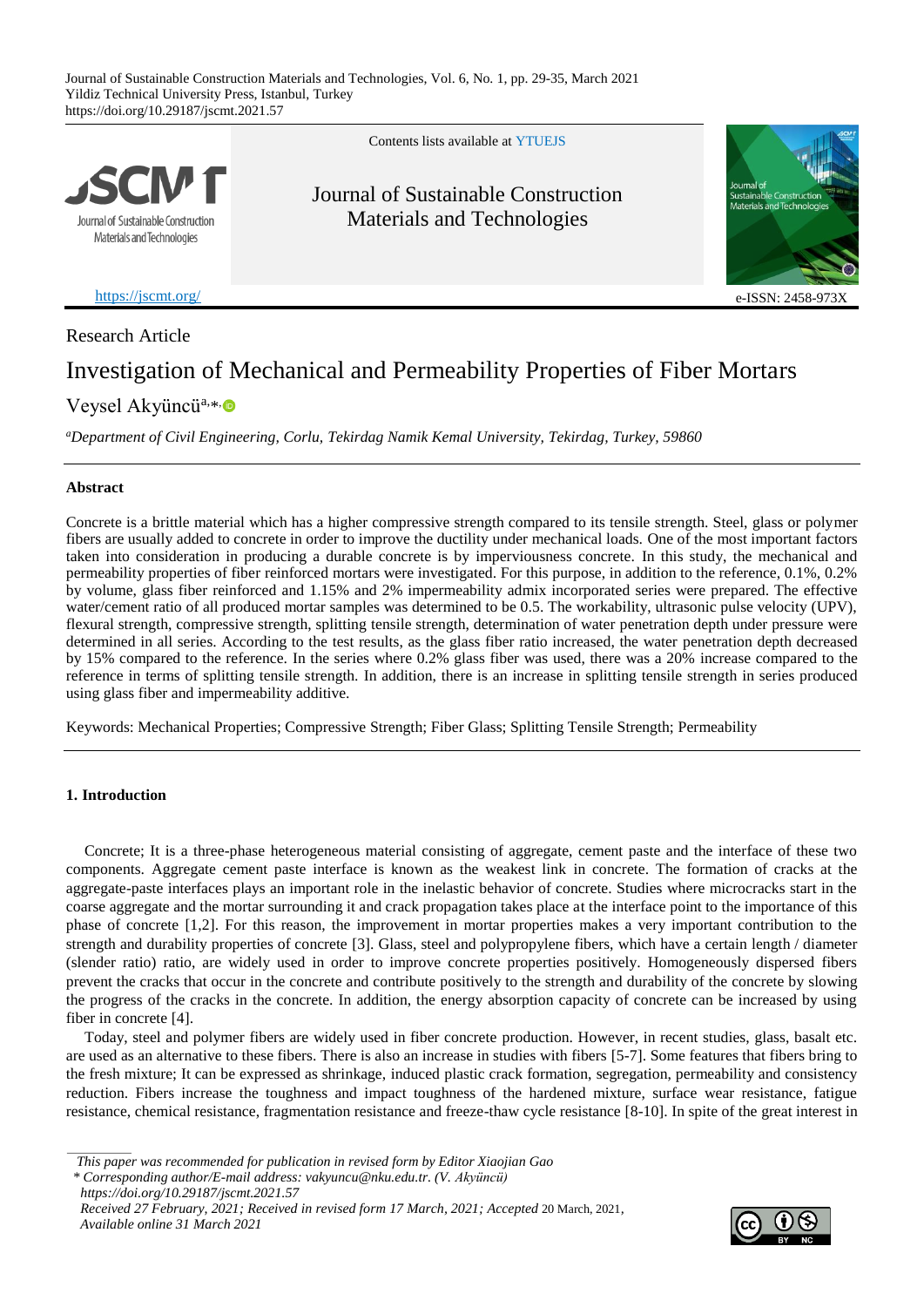polymer composites usage in construction, concrete is still the main building material. For this material, there has been a significant amount of research from involvement of modifications to the use of glass fiber as well [11-13]. Compared to nonmodified concrete, glass fiber modified concrete showed better results in mechanical performance and properties as reported by Sanjeev and Sai Nitesh [14]. The increase in compressive, splitting tensile strength, and flexural strength in combination with decrease in slump fall were noticed.

Durability and permeability in concrete are two closely related events. Permeability of concrete; pressurized water is realized by capillary water absorption and steam. If the necessary precautions are not taken in terms of impermeability, this three permeability in concrete reach high values in the same direction and negatively, and this leads to problems in terms of durability. It is extremely important that the concrete to be used in areas exposed to water or moisture is suitable for environmental conditions. Although insulation materials are used in such areas, the risk of exposure to moisture and corrosion is high. The effect of corrosion on structures is devastating. Impermeable concretes protect steel reinforcement against corrosion and external influences [15,16].

In this study, the effect of glass fiber and impermeability additives used in different proportions by keeping sand, water and cement constant on mechanical and permeability properties was investigated. it is aimed to 0.1%, 0.2% by volume, glass fiber reinforced and 1.15% and 2% impermeability admix incorporated series were prepared. This objective is supported by various tests such as workability, UPV, flexural strength, compressive strength, splitting tensile strength, determination of water penetration depth under pressure.

# **2. Experimental Study**

#### *2.1*. *Materials and Mix Proportions*

Powdered crystalline impermeability additive with a density of  $1.04 \text{ g/cm}^3$ , 24 mm glass fiber, standard Rilem sand and CEM I 42.5 R cement were used. Water / binder ratio was chosen as 0.5 in the productions. In addition to the reference, 0.1%, 0.2% glass fiber ratio, 1.15% and 2% impermeability additives, a total of 9 batchs production were made, with fibrous and impermeability additives. Fiber ratios were used by volume, and impermeability additive was used as percentage of cement by weight. Mortars were cured in  $20 \pm 1$  ° C lime saturated water in accordance with the TS EN 196-1 [17] standard and subjected to mechanical tests at the of 28 days. Properties of cement and glass fiber used in mortar production are given in Tables 1 and 2. Standard CEN reference sand was used as aggregate. Table 3 shows the properties of the CEN reference sand.

| Components $(\%)$                            | CEM I 42.5 R |  |
|----------------------------------------------|--------------|--|
| CaO                                          | 64.12        |  |
| SiO <sub>2</sub>                             | 20.23        |  |
| $Al_2O_3$                                    | 5.09         |  |
| Fe <sub>2</sub> O <sub>3</sub>               | 3.34         |  |
| MgO                                          | 1.15         |  |
| SO <sub>3</sub>                              | 2.98         |  |
| $Na_2O/K_2O$                                 | 0.1/0.74     |  |
| $Cl^-$                                       | 0.0324       |  |
| Loss of ignition                             | 2.45         |  |
| Insoluble residue                            | 0.78         |  |
| Physical and mechanical properties of cement |              |  |
| Specific gravity                             | 3.06         |  |
| Specific surface $\text{cm}^2/\text{g}$ )    | 3520         |  |
| Initial<br>setting<br>time                   | 185          |  |
| (min)                                        |              |  |
| Final setting time (min)                     | 250          |  |
| 7 days (MPa)                                 | 46.9         |  |
| 28 days (MPa)                                | 59.9         |  |

**Tablo 1.** Chemical, physical and mechanical properties of cement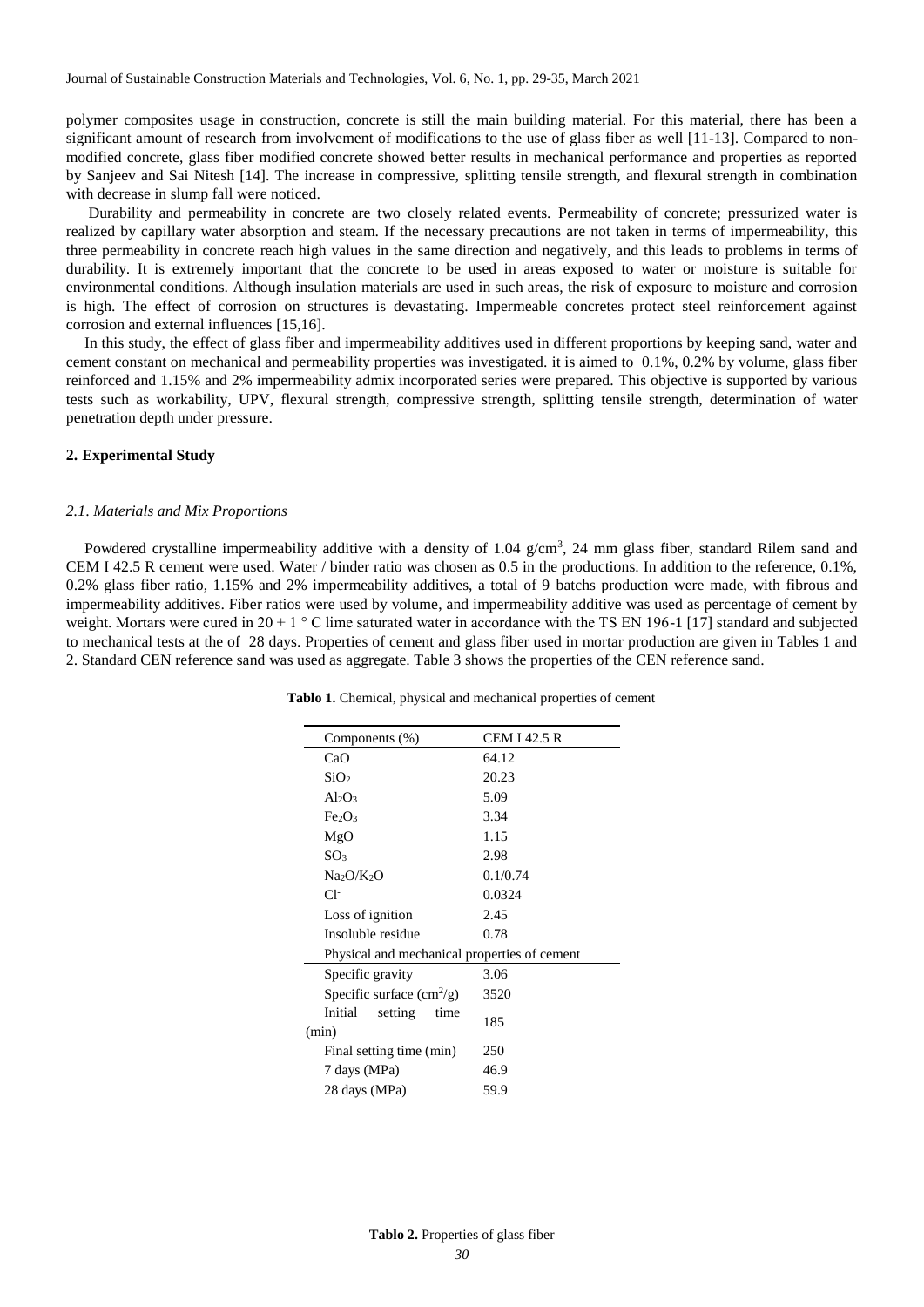Journal of Sustainable Construction Materials and Technologies, Vol. 6, No. 1, pp. 29-35, March 2021

| Length<br>(mm) | Density<br>$(g/cm^3)$ | Tensile<br>strength<br>(MPa) | Modulus of<br>elasticity<br>(MPa) | Diameter<br>$(\mu m)$ |
|----------------|-----------------------|------------------------------|-----------------------------------|-----------------------|
| 24             | 2.6                   | 3400                         | 77000                             | 14                    |

| <b>Table 3.</b> Particle size distribution of CEN standard sand |  |      |         |          |            |            |            |
|-----------------------------------------------------------------|--|------|---------|----------|------------|------------|------------|
| Sieve size (mm)                                                 |  | 2.00 | 1.60    | 1.00     | 0.50       | 0.16       | 0.08       |
| Aggregate remaining in the<br>sieve (%)                         |  |      | $7 + 5$ | $33 + 5$ | $67 \pm 5$ | $87 \pm 5$ | $99 \pm 1$ |

# *2.2*. *Sample Preparation, Curing and Testing Procedure*

Production of mortar samples was carried out in Tekirdağ Namık Kemal University Çorlu Engineering Faculty Building Materials Laboratory. 27 different mixes were prepared. A total of 243 prism and 27 cube mortar samples, were cast. Table 4 gives the details on how the samples were coded.

| Table 4. Sample coding |  |  |
|------------------------|--|--|
|------------------------|--|--|

| Sample code        | Definition                                                          |
|--------------------|---------------------------------------------------------------------|
| $REF-%0-%0$        | Reference specimens cured in water until testing day                |
| $L24 - %0, 1 - %0$ | 24 mm fiber length -% 0,1 glass fiber ratio -% 0 admixture ratio    |
| $L24 - %0, 2 - %0$ | 24 mm fiber length -% 0,2 glass fiber ratio -% 0 admixture ratio    |
| $L24 - %0 - %1,15$ | 24 mm fiber length -% 0 glass fiber ratio -% 1,15 admixture ratio   |
| $L24 - %0.1 -$     | 24 mm fiber length -% 0,1 glass fiber ratio -% 1,15 admixture ratio |
| %1,15              |                                                                     |
| $L24 - %0.2 -$     | 24 mm fiber length -% 0.2 glass fiber ratio -% 1.15 admixture ratio |
| %1,15              |                                                                     |
| $1.24 - % 0 - % 2$ | 24 mm fiber length -% 0 glass fiber ratio -% 2 admixture ratio      |
| $L24 - %0, 1 - %2$ | 24 mm fiber length -% 0,1 glass fiber ratio -% 2 admixture ratio    |
| $L24 - %0, 2 - %2$ | 24 mm fiber length -% 0,2 glass fiber ratio -% 2 admixture ratio    |

# **3. Results and Discussion**

# *3.1. Mechanical properties*

Flow diameter, UPV, flexural strength, compressive strength, splitting tensile strength, permeability test results are given in Table 5.

| <b>Mixtures</b>         | Flow<br>diameter<br>(mm) | <b>UPV</b><br>$\text{(mm/}\mu\text{s})$ | Flexural<br>strength (MPa) | Compressive<br>strength (MPa) | <b>Splitting Tensile</b><br>Strength (MPa) | Pressure water<br>Processing<br>Depth (mm) |
|-------------------------|--------------------------|-----------------------------------------|----------------------------|-------------------------------|--------------------------------------------|--------------------------------------------|
| REF-%0-%0               | 17.92                    | 4.48                                    | 11.48                      | 41.37                         | 3.60                                       | 12.33                                      |
| $L24 - %0, 1 - %0$      | 15.98                    | 4.45                                    | 11.45                      | 39.83                         | 4.07                                       | 11.66                                      |
| $L24 - %0, 2 - %0$      | 14.67                    | 4.43                                    | 11.69                      | 39.79                         | 4.35                                       | 10.67                                      |
| $L24 - %0 - %1,15$      | 16.30                    | 4.51                                    | 11.14                      | 34.48                         | 5.50                                       | 12.00                                      |
| $L24 - %0,1 -$<br>%1,15 | 14.92                    | 4.53                                    | 12.16                      | 27.34                         | 6.07                                       | 15.00                                      |
| $L24 - %0.2 -$<br>%1,15 | 13.83                    | 4.50                                    | 11.86                      | 27.31                         | 5.89                                       | 11.00                                      |
| $L24 - %0 - %2$         | 15.18                    | 4.48                                    | 11.21                      | 34.43                         | 5.48                                       | 17.33                                      |
| $L24 - %0, 1 - %2$      | 13.50                    | 4.37                                    | 9.92                       | 14.80                         | $\overline{\phantom{a}}$                   |                                            |
| $L24 - %0, 2 - %2$      | 13.28                    | 4.48                                    | 11.24                      | 14.90                         |                                            |                                            |

**Table 5.** Mechanical and physical properties of the mixtures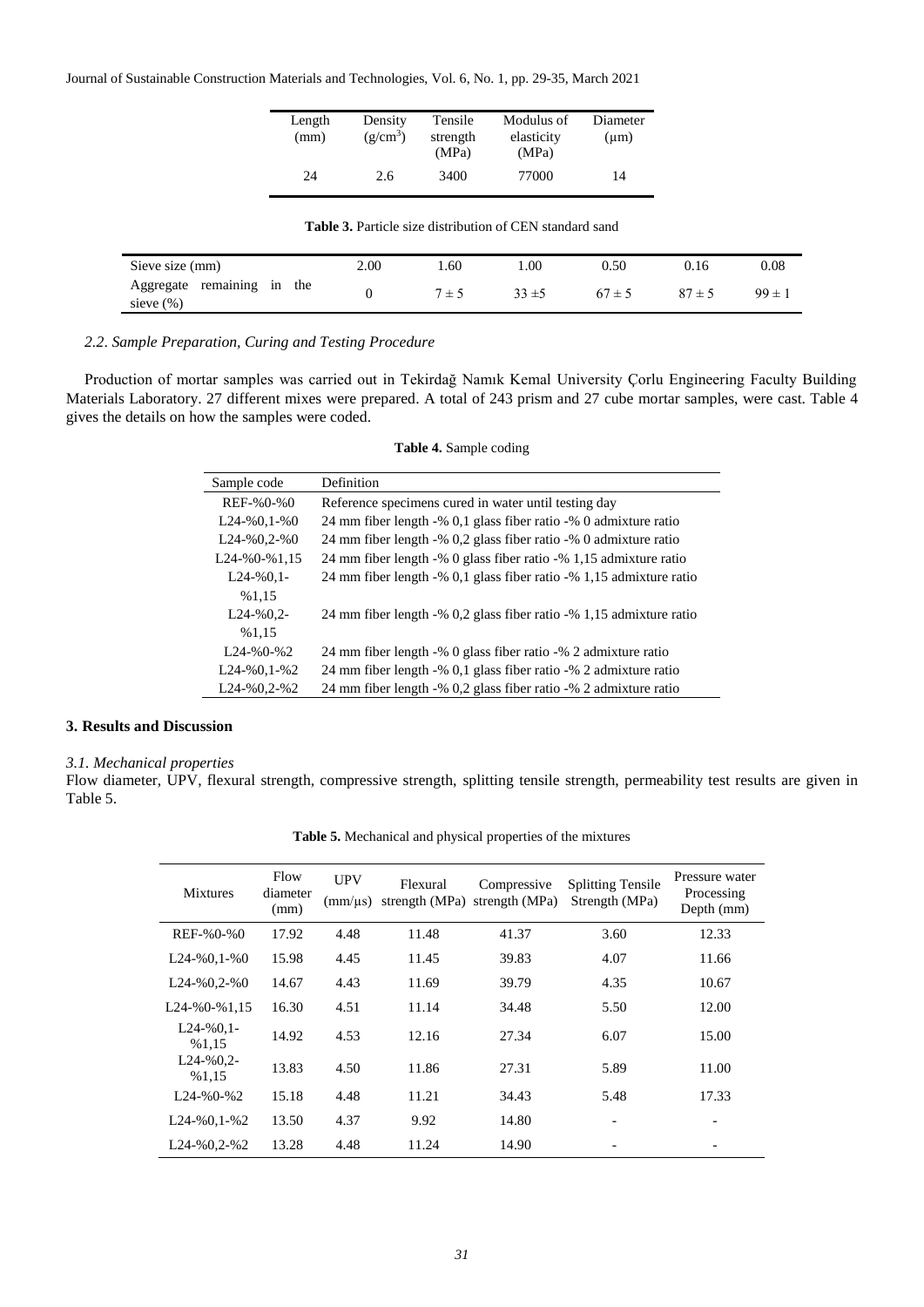Journal of Sustainable Construction Materials and Technologies, Vol. 6, No. 1, pp. 29-35, March 2021

#### *3.1.1. Workability*

The flow diameters of the mortar samples are shown in Figure 1. The flow diameters vary between 13-18 cm. When Figure 1. is examined, the spreading diameter decreased as the fiber ratio and impermeability contribution increased. Karahan and Atis [18] and Shekarchi et.al [19] reported that inclusion of polypropylene fiber reduced workability and increase in fiber content caused additional reductions in workability.



**Figure 1.** Results of flow diameter

### *3.1.2. Compressive strength and Flexural strength*

The graph of the change in the tensile strength and compression strength in bending is given in Figure 2. At the reference with the highest compressive strength, 41.37 MPa was the lowest value, and 14.90 MPa in the series L24- 0.1% -2%. As the fiber ratio and water impermeability additives increased in L24- 0.1% -2% and L24-0.2% -2% series, a decrease in compressive strength was observed. Similar results were reported by several researchers [20-21]. Flexural strength gave close values in all series. Bhargava et al. [22] stated that the 4% decrease in compressive strength, 14% decrease in splitting tensile strength, and 13% in flexural strength for concrete modified with glass fibers was obtained.



**Figure 2.** Compressive and flexural strength results

# *3.1.3. UPV*

 UPV values of mortar samples are shown in Figure 3. In the test, the transit time of ultrasonic sound through the specimen was measured. The samples with the dimensions of  $4x4x16$  cm were tested in terms of UPV. During the experiment, the transmission time was measured, and the length of the transmission path was divided by this value to calculate the ultrasonic pulse velocity. UPV values varied between 4.37-4.51 mm/µs. As the UPV fiber ratio increased, it was observed that the speed decreased, while the water impermeability added increased in speed.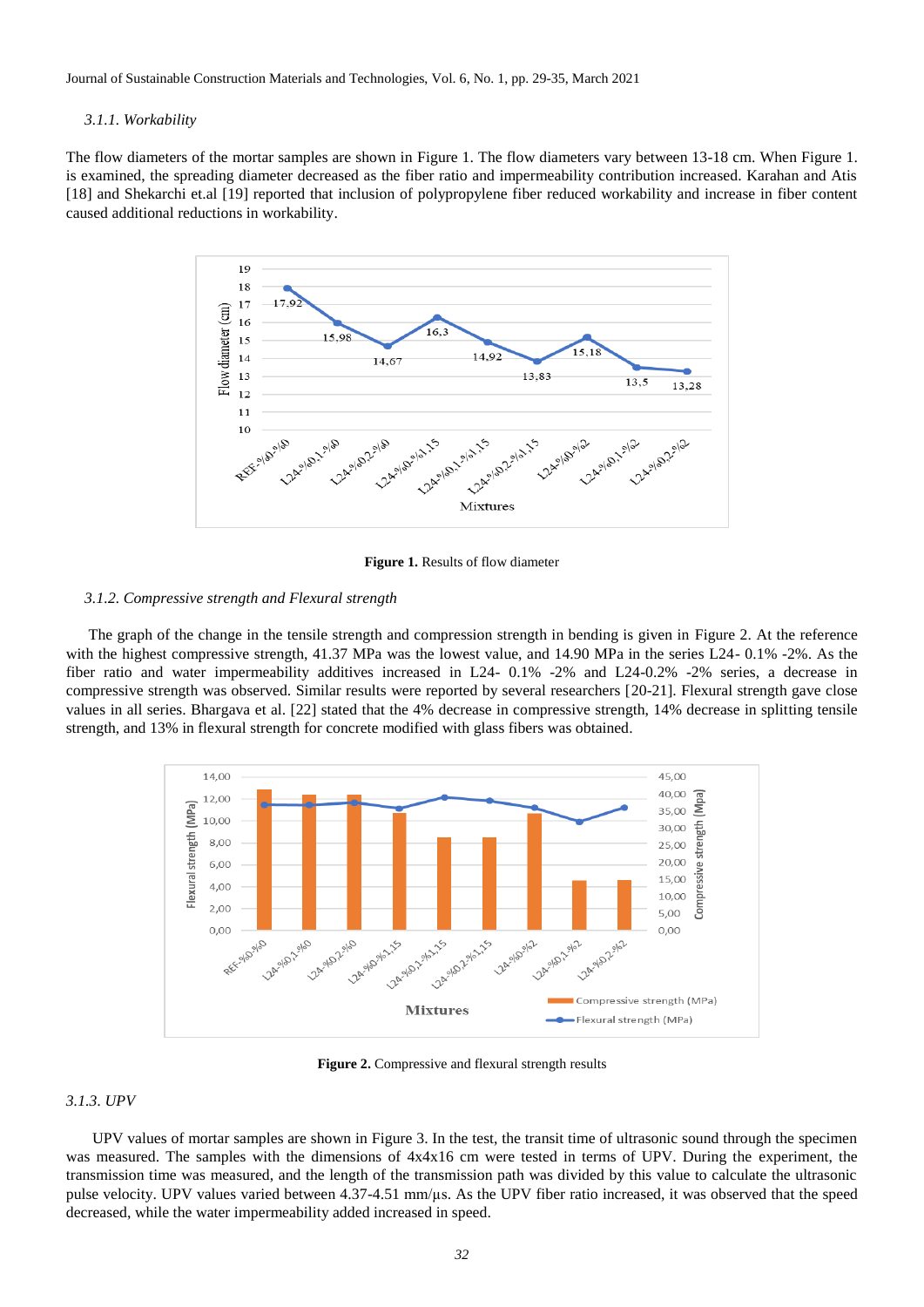

**Figure 3.** Results of UPV values of mortar samples

# *3.1.4. Splitting Tensile Strength*

 Splitting tensile strength values of mortar samples are shown in Figure 4. Splitting tensile test has been carried out in accordance with "TS EN 12390-6" [23]. Results in the tensile strength test in split increase compared to the reference samples. As the fiber ratio increased, the split tensile strength increased by 20% compared to the reference sample. There was a 50% increase compared to the reference sample in the series using impermeability additives.



**Figure 4.** Results of splitting tensile strength values of mortar samples

#### *3.1.5. Determination of water processing depth under pressure*

 The determination of water penetration depth under pressure was performed in accordance with the standard of TS EN 12390-8 [24]. Water treatment depth values of mortar samples are shown in Figure 5. While the water height in the reference sample was 12.33 mm, the lowest pressure water processing depth was measured as 10.67 mm in L24-0.2% -0% series. It is the series in which the water processing depth of 10.67 mm is the glass fiber ratio of 0.2%. This situation shows that the increase in fiber ratio leads to a decrease in water penetration depth. The depth of water under pressure was measured with the highest 13.38 mm in L24-% 0-2 series.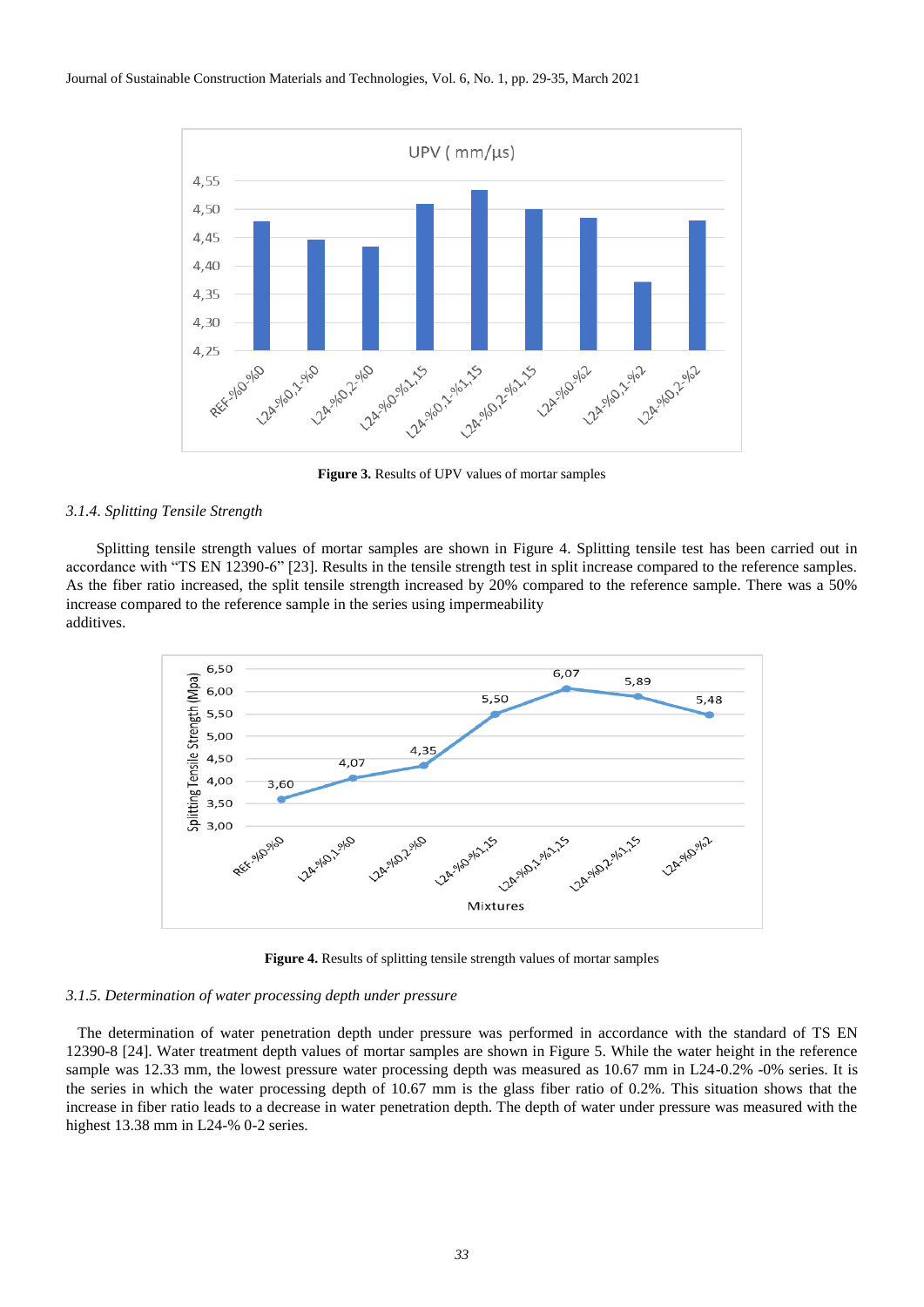

**Figure 5.** Results of water treatment depth values of mortar samples

# **4. Conclusions**

In this study, the mechanical and permeability properties of glass fiber reinforced mortars were investigated. The study shows an improvement in mechanical properties for glass fiber reinforced mortar. The conclusions obtained from the experimental study are listed below:

- 1. When examined in terms of workability, the flow diameter decreased as the fiber ratio and impermeability contribution increased, the flow value decreased as the impermeability contribution increased.
- 2. A decrease in compressive strength was observed in series where fiber glass and impermeability additive were used together. The use of fiber glass and impermeability additive did not make any changes in terms of flexural strength.
- 3. In the series where the fiber glass is used at a rate of 0.1% by volume, the split tensile strength increased by 13% compared to the reference, while the split tensile strength increased by 20% compared to the reference when it was used at a rate of 0.2%. Glass fiber can be used in certain proportions in mortars where high tensile strength is required.
- 4. The depth of pressurized water penetration in L24-0.2% -0% series where the fiber glass ratio is 0.2% has reduced by 14%. The use of glass fiber positively affected the water penetration depth. In the mortar series where fiber glass and impermeability additive are used together, no significant change has been achieved in terms of pressurized water permeability.
- 5. As expected from fiber reinforced mortars the sudden collapse does not occur after crack formation.

# **Conflict of interest**

The author declared no potential conflicts of interest with respect to the research, authorship, and/or publication of this article.

# **Data Availability Statement**

All graphs and data obtained or generated during the investigation appear in the published article.

# **Ethics**

There are no ethical issues after the publication of this manuscript.

# **References**

- [1] Newman, J., & Choo, B. S. (Eds.). (2003). Advanced concrete technology 3: processes. Elsevier.
- [2] Kabay, N. (2014). Abrasion resistance and fracture energy of concretes with basalt fiber. Construction and Building Materials, 50, 95–101. <https://doi.org/10.1016/j.conbuildmat.2013.09.040>
- [3] B. Baradan , H. Yazıcı, S. Aydın. (2012). Beton, DEÜ Mühendislik Yayınları, İzmir.
- [4] Nataraja, M., Dhang, N., & Gupta, A. (2000). Toughness characterization of steel fiber-reinforced concrete by JSCE approach. Cement and Concrete Research, 30(4), 593–597. [https://doi.org/10.1016/s0008-8846\(00\)00212-x](https://doi.org/10.1016/s0008-8846(00)00212-x)